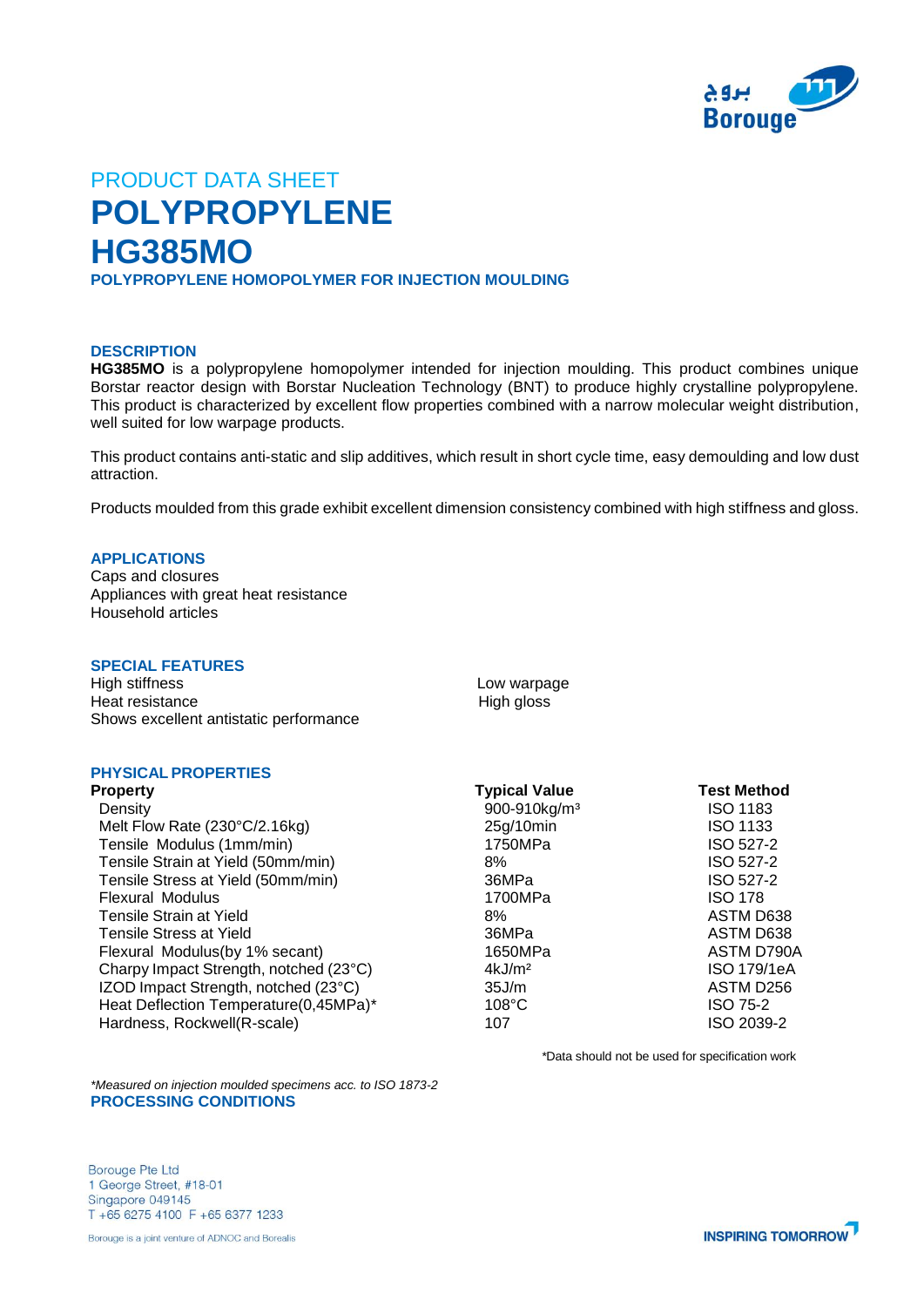

**HG385MO** is easy to process with standard injection moulding machines.

Following parameters should be used as guidelines: Melt temperature: 220 - 260°C Holding pressure: 200 - 500bar As required to avoid sink marks Mould temperature: 10 - 30°C Injection speed: As high as possible Shrinkage 1 - 2%, depending on wall thickness and moulding parameters

#### **STORAGE**

**HG385MO** should be stored in dry conditions at temperatures below 50°C and protected from UV-light. Improper storage can initiate degradation, which results in odour generation and colour changes and can have negative effects on the physical properties of this product. More information on storage can be found in Safety Information Sheet (SIS) for this product

**SAFETY**

The product is not classified as a hazardous preparation. Please see our Safety Information Sheet (SIS) for details on various aspects of safety, recovery and disposal of the product, for more information contact your Borouge representative.

### **RECYCLING**

The product is suitable for recycling using modern methods of shredding and cleaning. In-house production waste should be kept clean to facilitate direct recycling.

#### **RELATED DOCUMENTS**

The following related documents are available on request, and represent various aspects on the usability, safety, recovery and disposal of the product.

Safety Information Sheet Statement on chemicals, regulations and standards Statement on compliance to food contact regulations

#### **STANDARDS**

Borouge is certified to various ISO standards, please refer to Borouge.com for more information.

#### **DISCLAIMER**

The product(s) mentioned herein are not intended to be used for medical, pharmaceutical or healthcare applications and we do **not support their use for such applications.**

To the best of our knowledge, the information contained herein is accurate and reliable as of the date of publication, however we do not assume any liability whatsoever for the accuracy and completeness of such information.

Borouge makes no warranties which extend beyond the description contained herein. Nothing herein shall constitute any **warranty of merchantability or fitness for a particular purpose**.

It is the customer's responsibility to inspect and test our products in order to satisfy itself as to the suitability of the products

**Borouge Pte Ltd** 1 George Street, #18-01 Singapore 049145 T +65 6275 4100 F +65 6377 1233